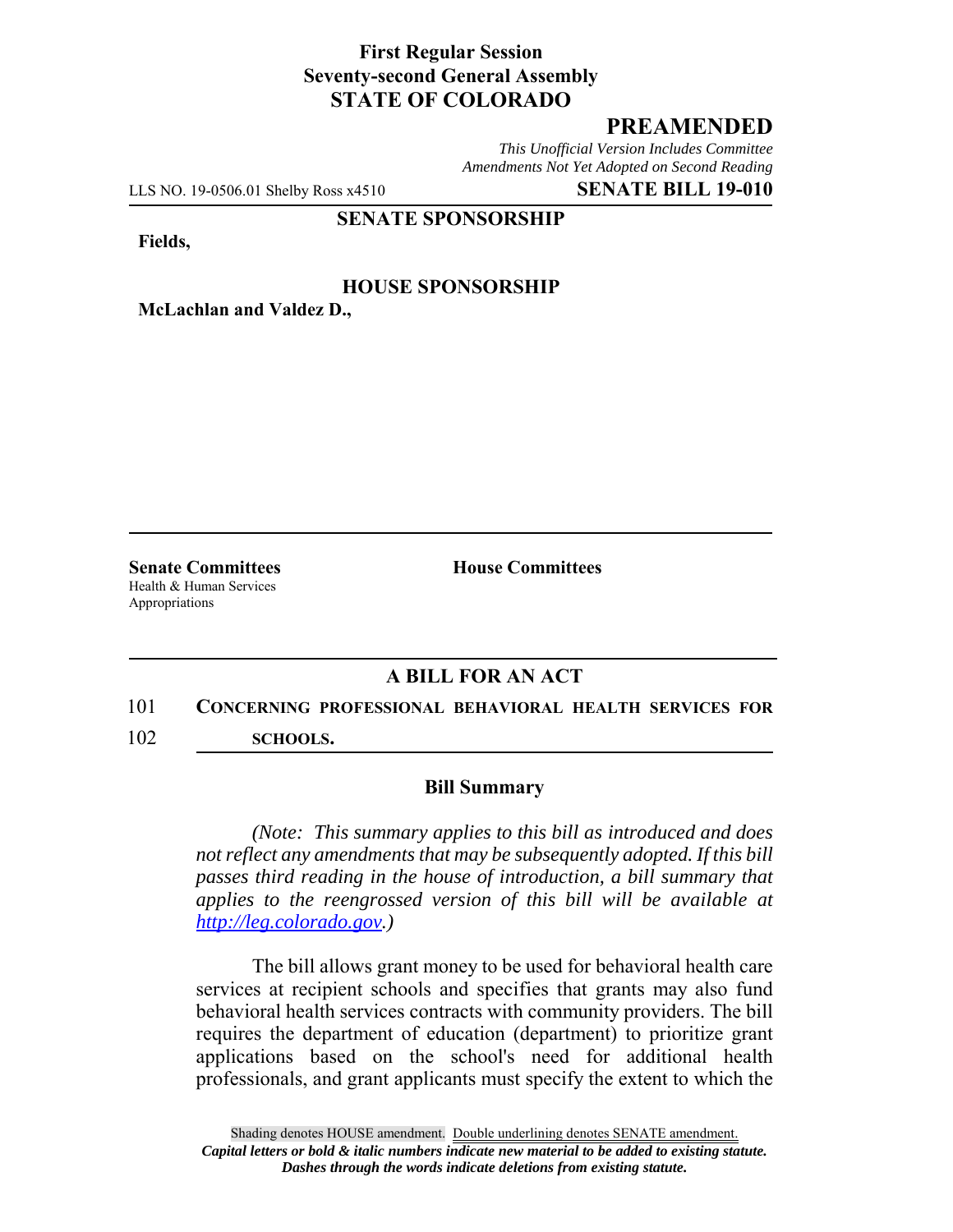school has seen an increase in activities or experiences that affect students' mental well-being.

The bill allows a community provider to commit money to schools. It also changes the amount the department can expend to offset the costs incurred in implementing the program from 3% to 5% of money appropriated for the program.

The bill allows school districts to enter into agreements with specified groups to implement evidence-based, school-wide behavior supports and strategies to build and support positive school climates, including providing behavioral health services and supports; implement strategies to reduce the incidence of suspension and expulsion; and implement alternatives to suspension or expulsion.

| $\mathbf{1}$   | Be it enacted by the General Assembly of the State of Colorado:           |
|----------------|---------------------------------------------------------------------------|
| $\overline{2}$ | <b>SECTION 1.</b> In Colorado Revised Statutes, 22-96-102, amend          |
| 3              | $(1)$ and $(3)$ ; and <b>add</b> $(1.5)$ as follows:                      |
| $\overline{4}$ | 22-96-102. Definitions. As used in this article 96, unless the            |
| 5              | context otherwise requires:                                               |
| 6              | (1) "Department" means the department of education created and            |
| $\overline{7}$ | existing pursuant to section 24-1-115, C.R.S. "BEHAVIORAL HEALTH          |
| 8              | CARE" MEANS SERVICES TO PREVENT, IDENTIFY, AND TREAT SUBSTANCE            |
| 9              | USE DISORDERS, SUBSTANCE MISUSE, AND MENTAL HEALTH DISORDERS,             |
| 10             | INCLUDING SERVICES TO SUPPORT SOCIAL-EMOTIONAL HEALTH.                    |
| 11             | (1.5) "DEPARTMENT" MEANS THE DEPARTMENT OF EDUCATION                      |
| 12             | CREATED AND EXISTING PURSUANT TO SECTION 24-1-115.                        |
| 13             | "School health professional" means a state-licensed or<br>(3)             |
| 14             | state-certified school nurse, SCHOOL psychologist, SCHOOL social worker,  |
| 15             | SCHOOL counselor, or other state-licensed or state-certified professional |
| 16             | qualified under state law to provide support services to children and     |
| 17             | adolescents, INCLUDING MENTAL HEALTH PROFESSIONALS LICENSED               |
| 18             | PURSUANT TO ARTICLE 43 OF TITLE 12.                                       |
| 19             | <b>SECTION 2.</b> In Colorado Revised Statutes, 22-96-103, amend          |

-2- 010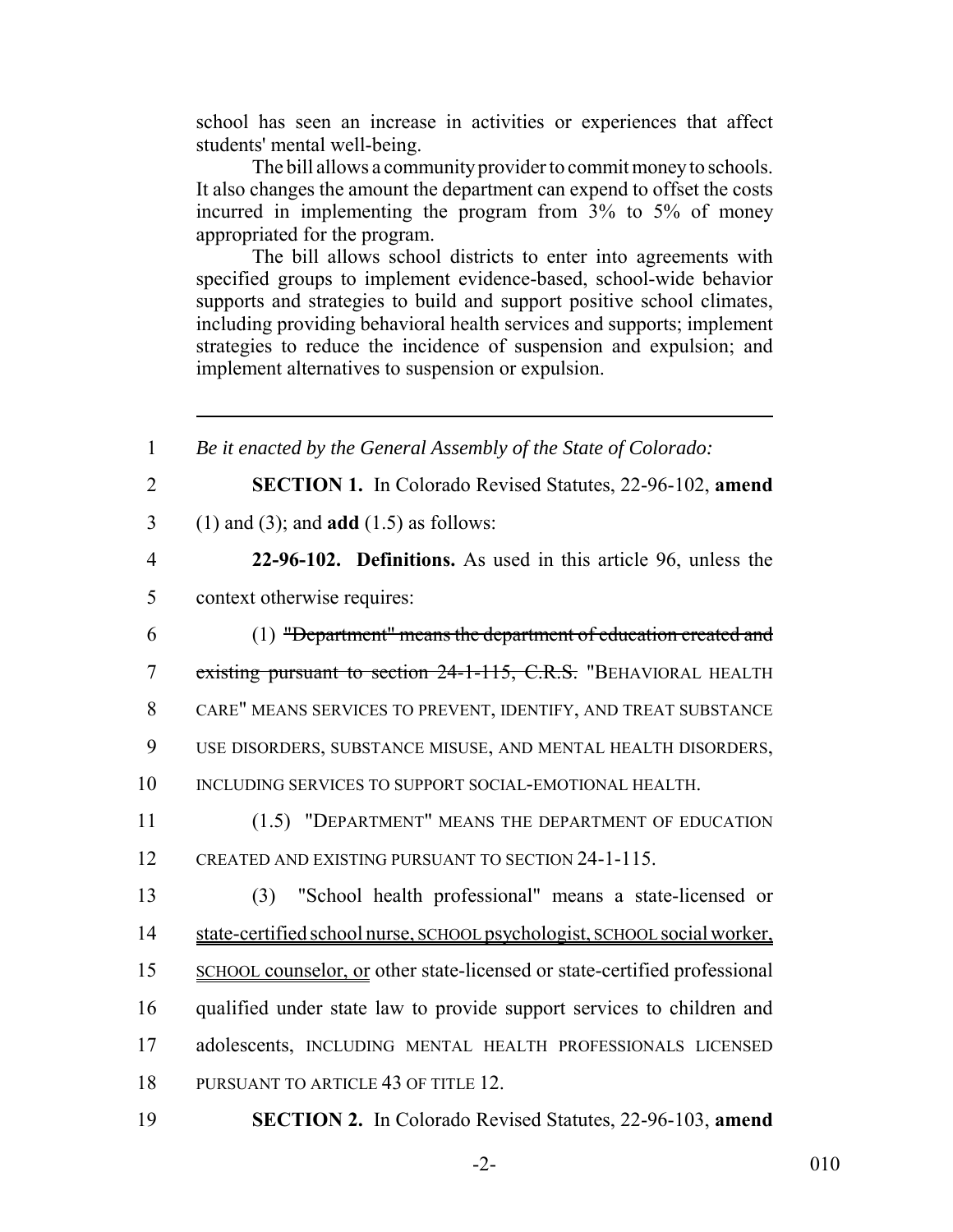1  $(1)$  as follows:

 **22-96-103. Behavioral health care professional matching grant program - created - rules.** (1) (a) There is created in the department the behavioral health care professional matching grant program, referred to in this article 96 as the "program", to provide funding to education providers for the following purposes:

 (I) To increase the presence of school health professionals in 8 schools to provide substance abuse and behavioral health care to students 9 who have MENTAL HEALTH, substance abuse USE OR MISUSE, or other behavioral health needs;

 (II) To provide training and resources for school staff on the 12 implementation of evidence-based programming on substance abuse 13 prevention BEHAVIORAL HEALTH education for all students; and

 (III) To allow school health professionals to connect students with services that are provided by community-based organizations for 16 treatment and counseling for students who are at risk for substance abuse NEED BEHAVIORAL HEALTH CARE; AND

 (IV) TO PROVIDE BEHAVIORAL HEALTH CARE SERVICES AT RECIPIENT SCHOOLS, INCLUDING BUT NOT LIMITED TO SCREENINGS, COUNSELING, THERAPY, REFERRALS TO COMMUNITY ORGANIZATIONS, AND TRAINING FOR STUDENTS AND STAFF ON BEHAVIORAL HEALTH ISSUES.

 (b) An education provider that receives a grant under the program shall use the money to increase the level of funding the education 24 provider allocates to school health professionals to provide substance 25 abuse and behavioral health care to students prior to receiving the grant and not to replace other funding sources allocated to provide school 27 health professionals for students. THE EDUCATION PROVIDER MAY USE THE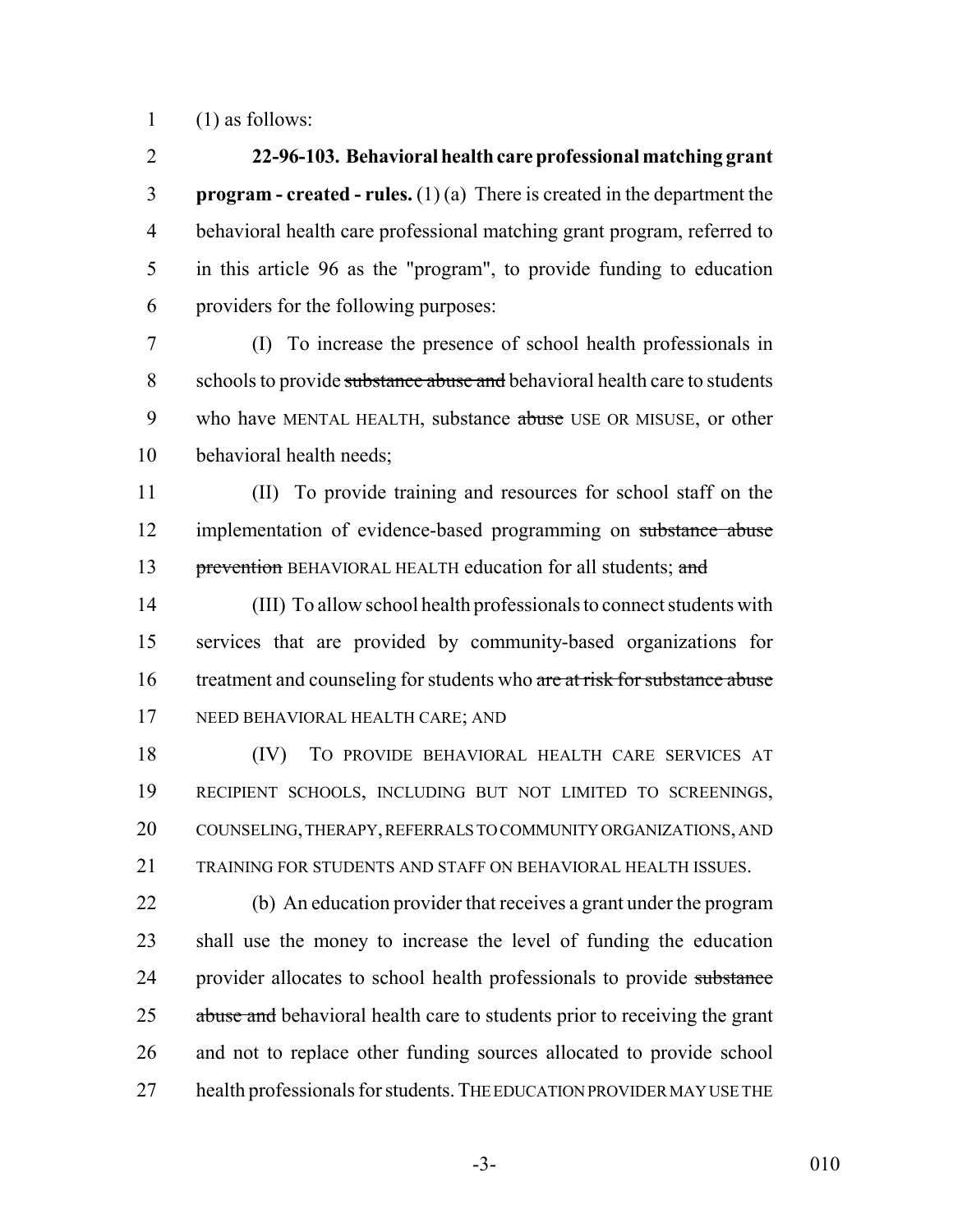MONEY TO CONTRACT WITH A COMMUNITY PARTNER FOR BEHAVIORAL HEALTH CARE SERVICES, INCLUDING HIRING PRIVATE HEALTH CARE PROFESSIONALS, TRAINING, SCREENING, AND PREVENTIVE SUPPORTS. ADDITIONALLY, THE EDUCATION PROVIDER MAY USE THE MONEY TO PROVIDE DIRECT SERVICES OR CONSULTATION BY A SCHOOL HEALTH PROFESSIONAL THROUGH TELEHEALTH TECHNOLOGY. The department shall administer the program as provided in this article 96 and pursuant to rules adopted by the state board.

 **SECTION 3.** In Colorado Revised Statutes, 22-96-104, **amend** (2)(b), (2)(c), (2)(d), (2)(e), (3)(a), (3)(c), (3)(d), and (3)(e); and **add** 11  $(3)(f)$  as follows:

 **22-96-104. Behavioral health care professional matching grant program - application - criteria - grant awards.** (2) At a minimum, each grant application must specify:

 (b) The education provider's plan for use of the grant money, including the extent to which the grant money will be used to increase the number of school health professionals at recipient schools and to provide 18 substance abuse and behavioral health care services at recipient schools, including screenings, counseling, THERAPY, referrals to community 20 organizations, and training for students and staff on substance abuse BEHAVIORAL HEALTH issues;

 (c) The education provider's plan for involving leaders at the recipient schools and in the surrounding community and the faculty at recipient schools in increasing the capacity and effectiveness of the 25 substance abuse and behavioral health care services provided to students enrolled in or receiving educational services from the education provider; (d) The extent to which the education provider has developed or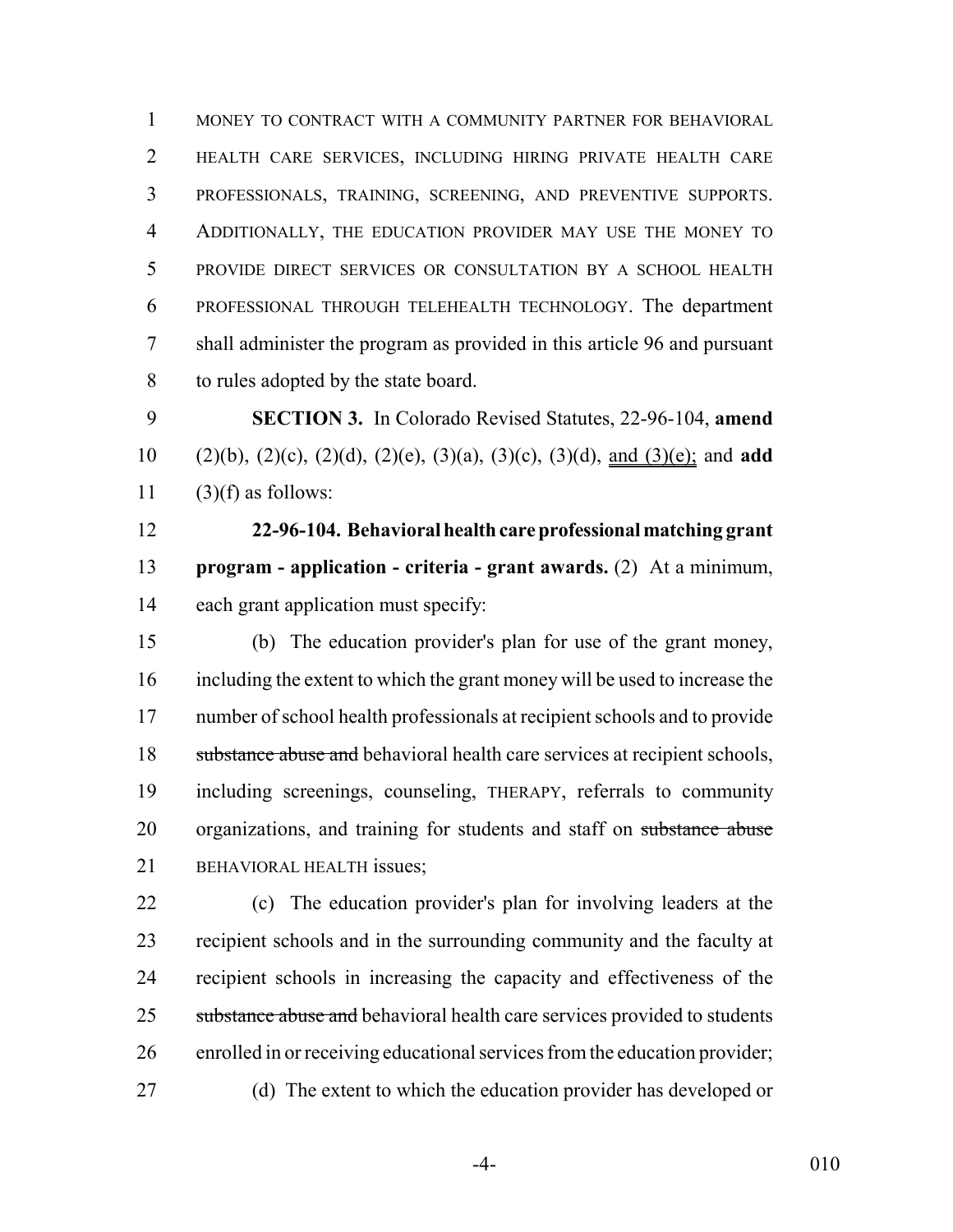1 plans to develop community partnerships to serve substance abuse and THE behavioral health care needs of all of the students enrolled in or receiving educational services from the education provider;

 (e) The extent to which the education provider has seen increased incidence of disciplinary actions for drug use or selling drugs, SUICIDE ATTEMPTS, DEATHS BY SUICIDE, BULLYING, ADVERSE CHILDHOOD EXPERIENCES, OR OTHER FACTORS THAT AFFECT STUDENTS' MENTAL WELL-BEING;

 (3) In reviewing applications and making recommendations, the department shall prioritize applications based on the following criteria and any other criteria adopted by rule of the state board:

 (a) The education provider's need for additional school health professionals in schools, demonstrated by the local school and community 14 data regarding marijuana and the number of marijuana establishments 15 located within the boundaries of a school district STUDENT ALCOHOL OR DRUG USE, ACCESS TO A BEHAVIORAL HEALTH CARE PROVIDER, OR OTHER 17 DATA SHOWING THE NEED FOR A SCHOOL HEALTH PROFESSIONAL;

 (c) The amount of the matching funds MONEY that the education provider OR A COMMUNITY PARTNER is able to commit;

 (d) The education provider's emphasis and commitment to implement evidence-based and research-based programs and strategies; and

 (e) The likelihood that the education provider OR COMMUNITY PARTNER will continue to fund the increases in the level of school health professional services following expiration of the grant; AND

**(f)** THE EXTENT TO WHICH AN EDUCATION PROVIDER PRIORITIZES USE OF GRANT MONEY FOR STAFF TRAINING RELATED TO BEHAVIORAL